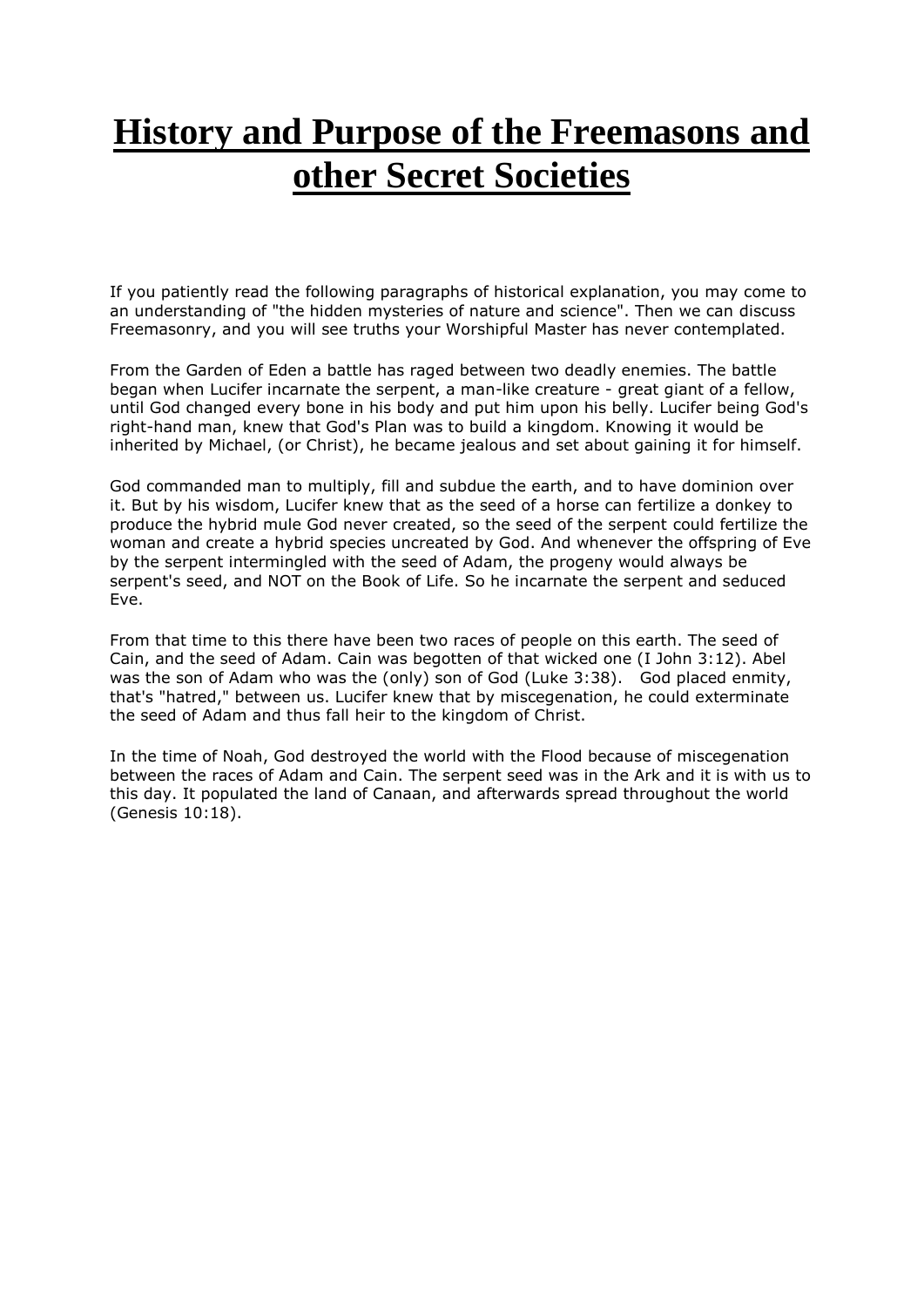

**Masons 1881.**

God made a Covenant with Abraham, and promised his seed would inherit the land of Canaan. As the Promise unfolded we find Abraham's seed was not to be Ishmael, but would come through his wife Sarah.

Their son, Isaac, had twins. Isaac's first-born, Esau, sold his birthright to his younger brother, Jacob. Esau then married two serpent-seed women and an Ishmaelite, whose offspring intermarried with the serpent seed. Thus Esau committed "genocide" for that was the end of the Adamic lineage in Esau whose nation became known as Edom.

Edom is *"The people against whom the Lord has indignation forever"* (Malachi 1:4). It disappeared from history through miscegenation with Israel and has assumed the name "Jew".

God told Moses, when Israel conquers the Land, they must utterly slay all of its serpent seed inhabitants. Israel were disobedient and eventually found themselves dominated and ruled by these people.

From before the days of Christ there was intense hatred between Rome and the "Jews". Jacob and Esau strove together in Rebecca's womb, and when Esau was born, Jacob grasped him by the heel. The hated and rivalry between these two enemies of God is to this day the root of earth's geopolitical struggles.

When the Ten Tribes of the Northern Kingdom began worshiping the pagan trinity, He dispersed them by the Assyrians. Later when the Southern Kingdom adopted this pagan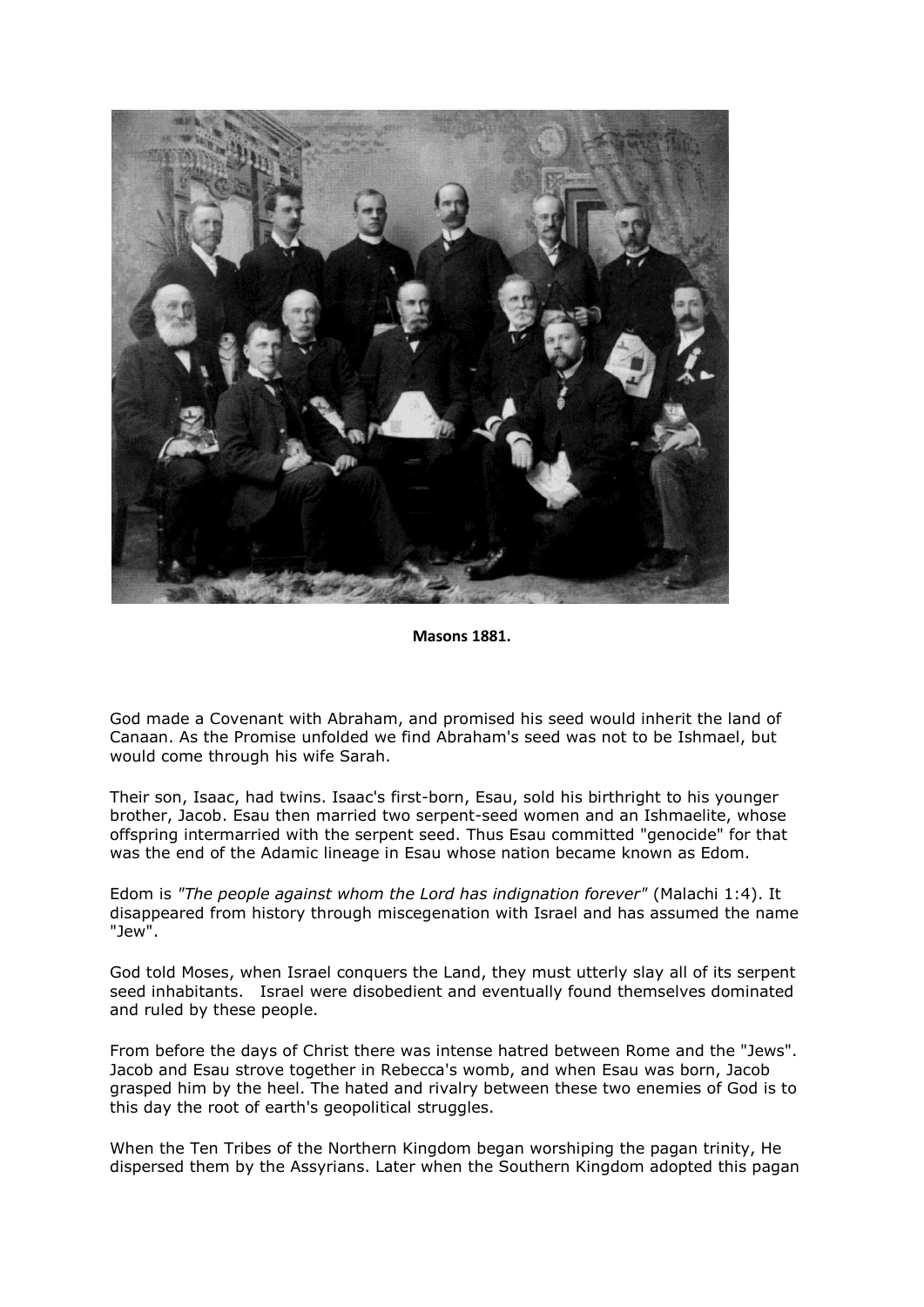worship, God sent Nebuchadnezzar to destroy Jerusalem and the temple, and take the people captive to Babylon.

At the end of the captivity, many of the Hebrew people declined to return. Remaining in Babylon, they intermarried and assimilated, so that for the next fifteen hundred years, Babylon, and not Jerusalem, was Israel's theological headquarters. Whilst the returnees brought with them the Babylonian fractional reserve banking system (usury), calendar, the synagogue form of worship, rabbis, Cabbala, and the beginnings of the Talmud and Pharisaism.

John Hyrcanus, Judah's high priest, seeking perhaps to heal the breach between the descendants of Esau and Jacob, forcibly converted the Edomites (or Idumeans) to Judaism. In 37BC, Herod the Great succeeded John when the Romans made him ruler of all Judea - now called Idumea, because of the overwhelming number of Edomites in the population.

Herod was an Idumean who married into John's family, the Maccabees. Thus by the time of Christ, the majority of "Jews" were unrelated to Abraham, Isaac and Jacob by blood, and certainly not by faith. The religion of the Judeans was no longer the Law and the Prophets, but "the traditions of the elders" which had been compiled as the Babylonian Talmud by about AD500. This Babylonian religion called "Pharisaism" became Talmudism. In turn, Talmudism became Medieval Rabbinism, which became Modern Rabbinism we call "Judaism" today.

Lucifer was trying to steal the Kingdom from Jesus Christ by the same ploy he used in the garden of Eden. Miscegenation. Esau's descendants controlled the temple through the dominance of the Pharisees, and their Edomite king ruled under Rome. They had assumed or stolen the identity of these so-called "Chosen People" and were certainly not willing to receive a Messiah and King from the House of David. This was why Herod tried to kill all the boy children from two years of age and less (Matthew 2:16).

Who killed the Lord Jesus? The Bible says it was *"the chief priests and Pharisees"* who accused Him and cried, *"His blood be upon us and upon our children".* Their hatred has not abated over the centuries today pagan Esau/Edom, who is not even on the Book of Life, continues to affront God and to persecute Jacob/Israel.

The spirit of Satan permeated the four Gentile empires of Babylon, Medo-Persia, Greece and Rome, destroying each from within. Finally he penetrating Christendom as once he infiltrated and usurped the Old Testament priesthood, transforming Imperial Roman rule into a FALSE religious power with the organization of the pagan Roman Catholic church at the First Nicea Council of AD325.

Any student of history knows that the few Christians who attended Nicea left before the Council sat, for apostate Jews who controlled the proceedings had arranged their usual [Hegelian FALSE alternative](http://www.biblebelievers.org.au/bb970219.htm) of thesis and antithesis in the form of two heresies as Satan had set the Sadducees and the Pharisees before Jesus, and later Paul. Here he set the heretics Arius and his Unitarianism, and Athanasius and his Trinitarian, together with their followers, in opposition against one another, the Christians, and God.

The Babylonian form of worship was introduced into nominal, carnal Christianity, with the organization of the Roman Universal church. Their false trinity of gods, and false water baptism in three Titles, instead of in the Name of our Lord Jesus Christ; the Bibledenying Nicene Creed, and church-State union. Soon, the controlled State church was killing all who refused Rome's false trinity and water baptism. Their mark of the beast. Scores of millions were martyred through almost a thousand years of Dark Ages.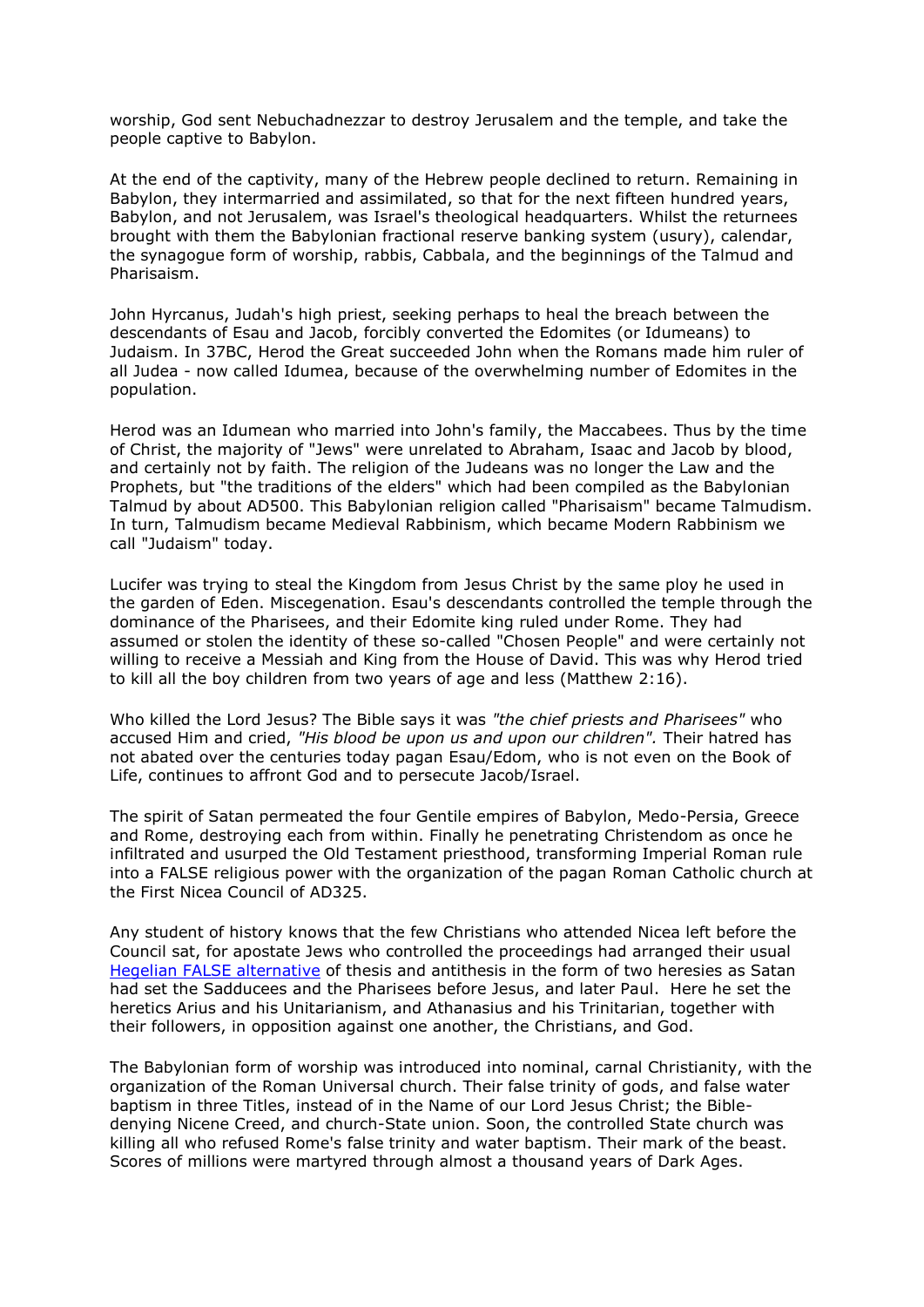Throughout the past 2,000 years, Satan's military, in the guise of the self-styled Jews, (who are basically *physical* serpent's seed hybrid), has persecuted the natural seed of Abraham, Isaac and Jacob who are Hebrews and genuine Israelites. Then, in the shape of the Roman Catholic FALSE church, whose sons are *spiritual* serpent's seed, bastard-born children of her creed hybrid with God's Word, it has persecuted the Spiritual Seed of Abraham, the true Church made up of both Israelites and Gentiles.



Both of them hail from Babylon! And if you are a Mason who has studied the Craft, you will recognize that much of its allegory is drawn from pagan mythology. This mythology originated in Chaldea (Babylon), spread to Egypt, and from there the Hebrews received It. The major sources of information are in the records of Egyptian and Grecian culture. Egypt received her science and mathematics from the Chaldeans and Greece received hers from Egypt. Since the priests were in charge of teaching these sciences and they formed a part of their religion, we know how the Babylonish religion gained its strength in these two countries. And whenever one nation was able to subdue another, in due time the religion of the subduer became the religion of the subdued. As is well known, the Greeks had the same signs of the Zodiac as the Babylonians; and according to the ancient Egyptian records the Egyptians gave the Greeks their knowledge of polytheism. Thus the Babylonian mysteries spread from nation to nation until in Rome, China, India, and even in North and South America, we find the same basic worship.

The battle between *"the children of God"* and *"the children of disobedience"* is raging today. And there are myriad levels of "initiation," or battle fronts into this conspiracy, which is executing a secret plan of Darkness, even as God's Holy Bible is unfolding the mystery of Light or true Illumination. As a consequence we encounter numerous secret societies, or ["societies with secrets,](http://www.biblebelievers.org.au/przion2.htm#MASONRY)" which all ultimately serve the same master.

The three great distinguishing principles of secret societies are secrecy, their peculiar emphasis on benevolence, and their system of regalia, badges, rank and formalities, as well as many incidental practices that are radically false, and plainly opposed to sound reason and the Word of God.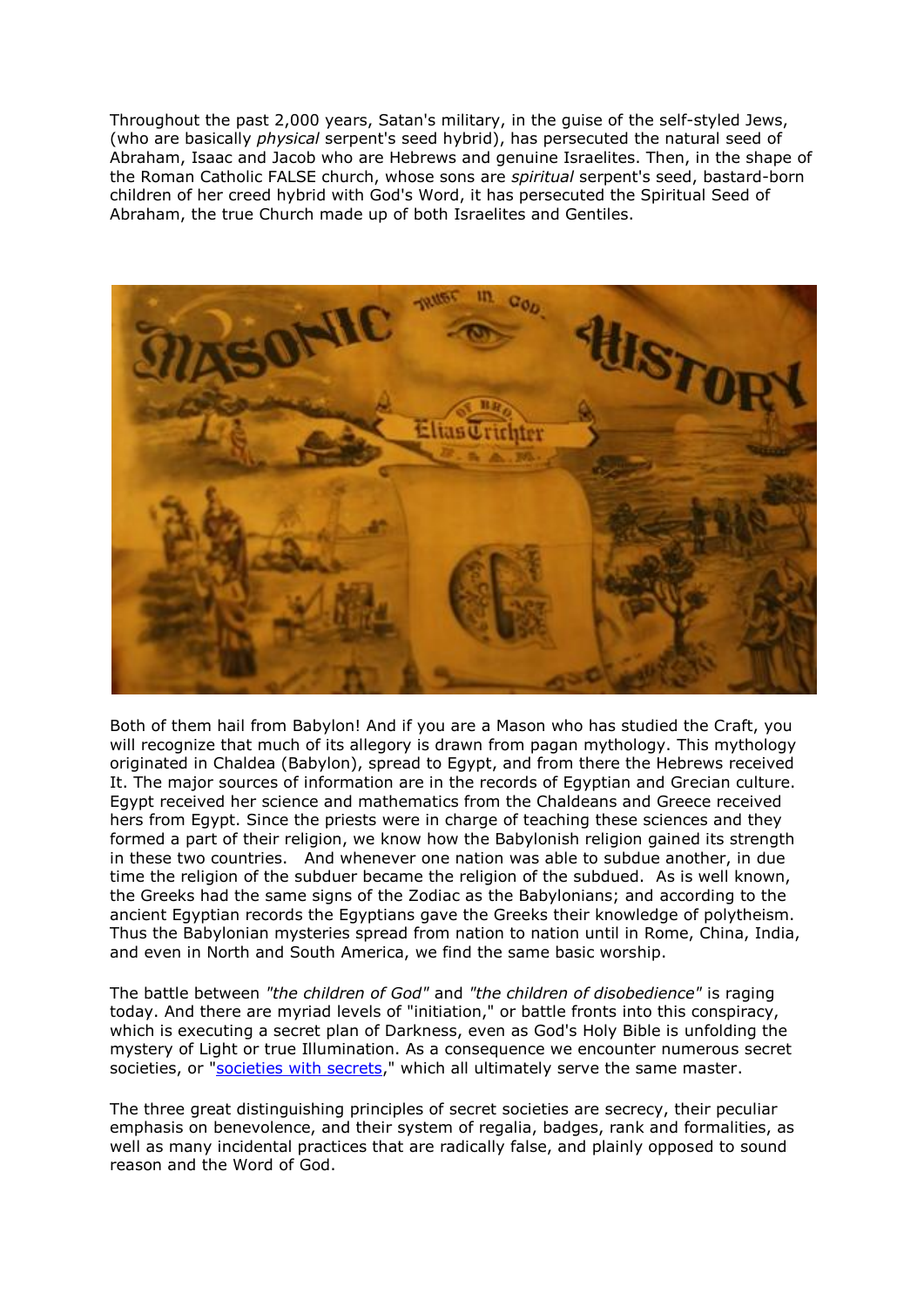Jesus said to the high priest: *"I spoke openly to the world; and in secret I have said nothing"* (John 18:20).

Jesus foretold, *"as it was in the days of Noah this accursed hybreeding will repeat in the days of My 'parousia' or Coming"* (Matthew 24:37-41). Christ's parousia began in 1963 with the revelation of the Seven Seals which brought Him back to earth in Word form. And we have miscegenation between East and West on a scale not seen since the Flood. Multiracialism veiled as what is euphemistically called 'multiculturalism'. And the mixing of religions.

For twenty centuries the "Jews" have never ceased to reiterate their rejection of Jesus. With concentrated intensity they've bent themself to the task of assaulting the Church, which He founded, and in which He lives. This purpose, and their persecution of natural Israel has bound them together: into a stubborn, alien knot that refuses to be dissolved into any society.

Through a rabbit warren of secret societies, the old boundaries have been broken down and we see the open conspiracy drawn up by Fabian Socialist H.G. Wells, transformed in our sight. The enemies of the first and the second Adam are behind all this; rather than being "God's Chosen", they are His accursed! Satan is using them to work his purposes.

*"Stolen waters are sweet, and bread eaten in secret is pleasant".* The smug conceit of 'secret knowledge' with which she hoped to teach her innocent husband caused Eve to stumble and fall from grace. Eve had acquired carnal knowledge but with it came death. True Spiritual revelation (or faith) from God is Life and peace. God is trying to unveil His secrets through intimate faith, not second-hand learning. The prophet of Malachi 4:5-6 and Revelation 10:7 *"finished the mystery of God"* in 1963. God's channel of revelation is this prophetic ministry whereby Christ revealed the Seven Seals. He is not seeking to hide, but to unfold His mystery to whomsoever will.

Does it matter if there are secrets and secret societies? Is there anything wrong with being a member of a secret society?

When asked such questions those who belong to a secret society frequently deny their membership. When the motive for belonging is requested, it is said that their purpose in joining was for fellowship and connections; and the larger the secret society, the more connections. However, in the case of a secret society like Yale's Skull and Bones, we don't have a large membership. It is *power* that draws one to Bones.

Secret societies frequently 'determine in the depths the changes that take place on the surface' (Arthur Edward Waite, Quoted by A. Ralph Epperson, The Unseen Hand (1985) p. 126).

William Edward Smith suggested: 'Anything that is good should not be kept secret; and anything kept secret is not to the benefit whether it be good or bad, as it tends to the breach of our Constitution and the establishment of arbitrary power' (in Christianity and Secret Societies (1936) 25; John 3:19).

Americas have long held to the view that things should be done in the public view. The very idea of a secret government, once unknown to Americans, is anathema. Yet there is a very long history of things being secret - including the convention that established the U.S. Constitution.

There is also a little-known history that includes the concept of *unwritten* laws and *oral*  traditions with allegiance being made to *unknown* superiors and masters. This Babylonian form of hidden, all-pervading power was adopted by the Talmudic Jews and later infused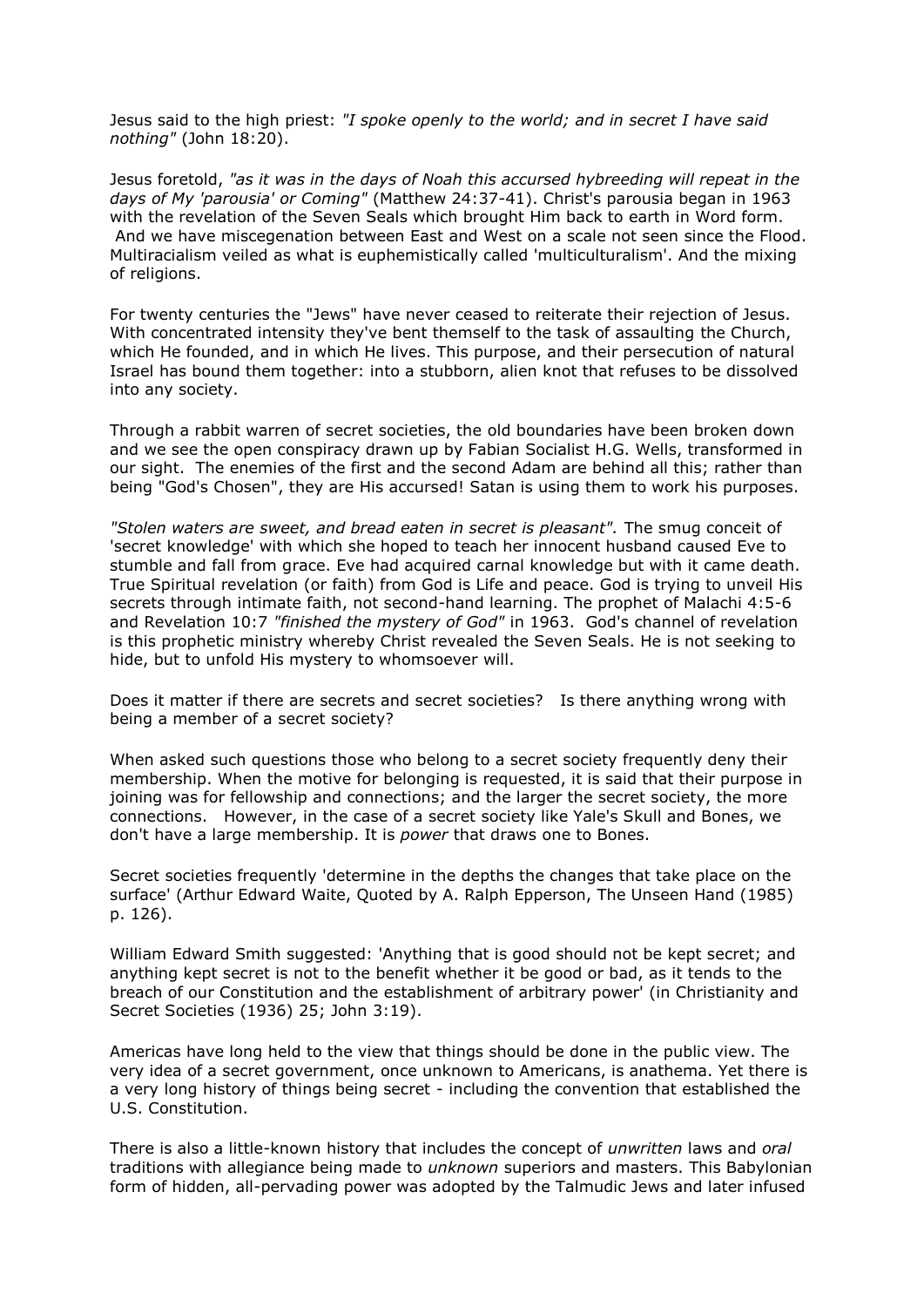as 'Christian theology' by their Roman Catholic system of false worship. Those who meet in secret conclave appear to have an aversion for paramount written constitutions, that every citizen is capable of reading and knowing. The secret society is generally based on a hierarchy afraid of discovery, with secret membership, meetings and oaths, claims of brotherhood and unknown superiors.

The Council on Foreign Relations, Bilderbergers, Federal Reserve Board, and the Trilateral Commission all meet in secret. However, membership lists are available for each of these groups except for the Bildebergers.

Perhaps one of the earliest stories we have learned is about the Greeks and their Trojan Horse. When the walls of Troy were found to be too strong to breach, the Greeks built a tall wooden Horse and left it outside the city. Jubilant at seeing the Greeks depart, the Trojans opened their gates and let the horse come in. They celebrated and slept. In the middle of the night the Greeks came out of the belly of the horse, opened the gates and took the city. The principle of vigilance and the surprise attack! Those who are weaker or wish to have lower casualties attack without warning, as cats sneak up on their prey which might otherwise outrun them.

The ancient Spartans built a military machine 'capable not only of suppressing revolts but of nipping them in the bud' (Michael Cheilik, Ancient History 1969). Five magistrates, overseers, or ephori were elected each year (Ward, p. 103). The ephori were five secret despots or supreme judges of the system invented by Chilon, a wise man of Greece. They trained a number of young men as assassins and ordered them to be ready at any minute with daggers to waylay helots (enslaved Greeks) and butcher them in sufficient numbers to keep down the labor force to a schedule tabulated at their political councils. 'The ephori had boundless authority' (Osborne Ward, II The Ancient Lowly (1910), p. 95).

One of the functions of the ephori was to see that the ambuscades were carried out (Ward, p. 104). 'The ambuscades were accomplished at moments of the profoundest peace and when the innocent victims were productive' (Ward, p. 102). 'The ephori ordained that a number of young aristocratic men arm themselves with daggers and secretly sneak off into the mountains and jungles with knapsack of provisions. They were called together by governors. The toilers, who were without arms or any means of defense, were then set upon by the assassins' (Ward, p. 104).

Plutarch wrote: 'The governors of the youth ordered the shrewdest of them from time to time to disperse themselves in the country, provided only with daggers and some necessary provisions. In the day time they hid themselves and rested in the most private places they could find; but at night they sallied out into the roads and killed all the Helots they could meet with. Nay, sometimes by day, they fell upon them in the fields and murdered the ablest and strongest of them' (Ward, p. 105).

Periander advised Thrasybulus to cut off the tops of the tallest ears of corn. (Aristotle's Politics and Poetics 146, translated by Benjamin Jowett and Thomas Twining (1952), Book 5, X).

'The ephors armed certain young Spartans as a special and secret police (the krypteia) empowered to spy upon the people and to kill Helots at their discretion' (Durant at 80). If you read both Books of Maccabees, you will discover whom the Spartans really were. They were not Greeks, but Jews.

The Helots were spied upon all the time. At intervals the most outstanding of the Helots were killed 'as a way of cutting down leadership before it could organize a revolt' (Milton Meltzer at 87).\* Plutarch mentions that sometimes large numbers of slaves were lured by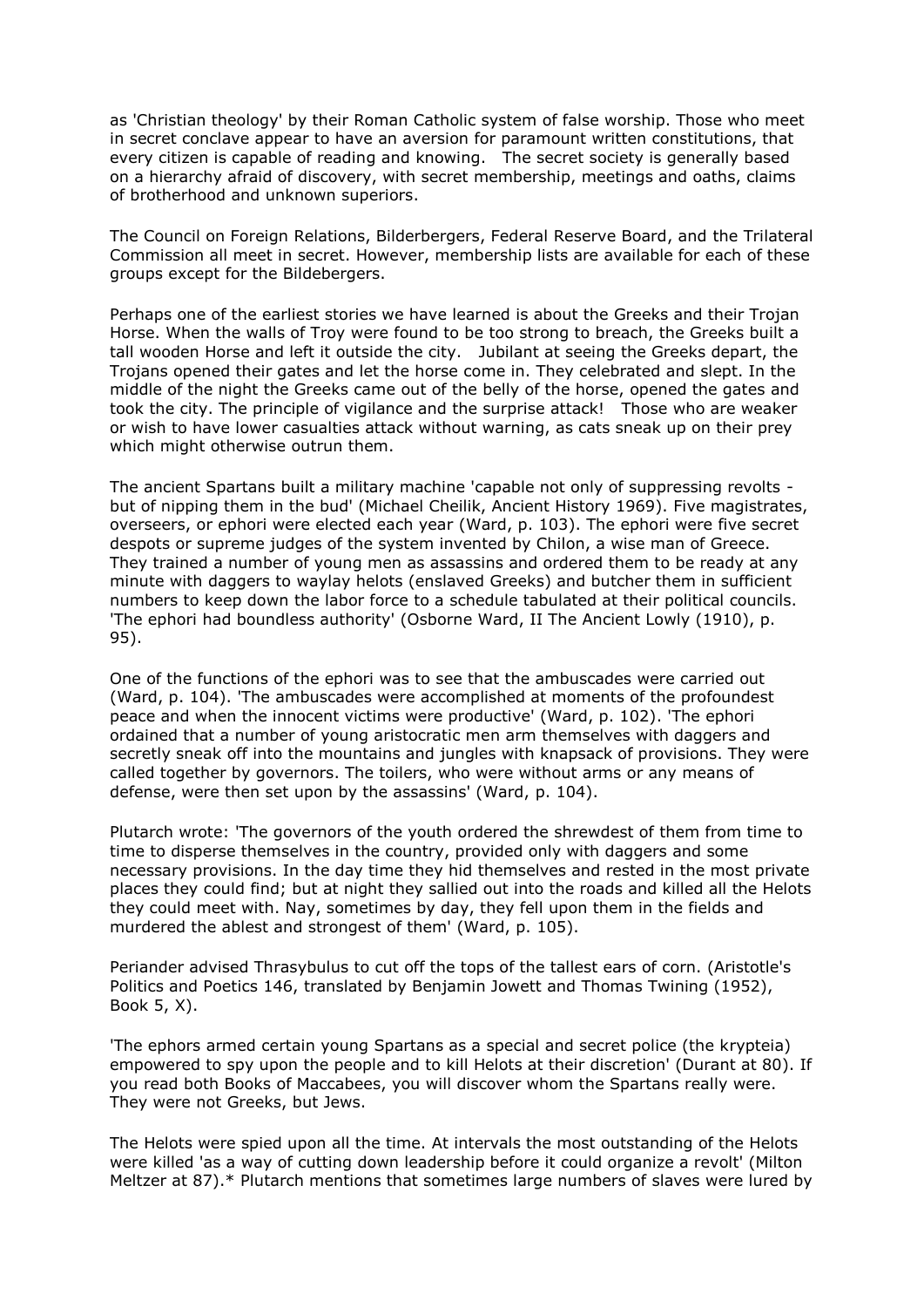the plea of a festival or hunt and when gathered to a convenient spot were fell upon and murdered by the hundreds to get rid of the dangerous element (Osbrone Ward, I The Ancient Lowly (1910) p. 86).

Thucydides mentioned the invitation being made to the Helots to pick out those who were most distinguished for freedom 'as it was thought that the first to claim their freedom would be the most high-spirited and the most apt to rebel. As many as two thousand were selected accordingly, who crowned themselves and went around the temples, rejoicing in their new freedom. The Spartans, however, soon afterwards did away with them, and no one ever knew how each of them perished' (Durant).

'Thucydides told of the time during the Peloponnesian war when there were no more soldiers to be had from among the Spartans, the Perioeci or recognized citizens. Recruiting was then done from the much more numerous laboring class. Thousands were marshalled and drilled into the army. They gallantly bore light arms and were victorious. Over 2,000 proved worthiest of liberty.

These were enfranchised and marched into a temple or field to take the oath of freedom. Instead they were massacred. The ephori made a secret declaration of war and armed the young men with daggers. All disappeared forever' (Ward, pp. 105-108).

'The Ancient Arabic Order Nobles of the Mystic Shrine also has a claim to extraordinary connections, like the Jesuits, to world events. Indeed, some of the major figures associated with the Order have included Sir Francis Bacon (1561-1626), Baruch Spinoza (1632-1677), Frederick the Great (1712-1786), Gabriel Riqueti Mirabeau (1749-1791), Immanuel Kant (1724-1804), Johann Wolfgang von Goethe (1749-1832), Giuseppe Garibaldi (1807-1882) and even Franklin D. Roosevelt (1882-1945)' a Thirty-Third Degree Mason (Michael Howard, The Occult Conspiracy (1989) p. 93).

'To a state of abnegation, Which shall in all things make them willing tools; In short, reduce them to a set of fools' (Jesuit Saying, Quoted by Charles William Heckethorn, Vol. I, The Secret Societies (1965), p. 285).

'In 1534 the Society of Jesus (Jesuits) was founded by Ignatius Loyola (1491-1556) (a Marrano) and five associates' (James Trager, The People's Chronology (1979) p. 176).

'During the 16th century, confession became a religious duty that was required to be diligently observed' (Edmond Paris, The Secret History of the Jesuits (1975) p. 63). 'Through the confessional the Jesuits secured lasting political influence' (ibid p. 34).

'King Ferdinand was dominated by his Jesuit confessor' (ibid p. 36). 'The main two weapons used by Loyola's order were: 1) to be the confessors of the mighty and those in high places and 2) to be the educators of their children' (ibid p. 27).

'From the beginning the order was prepared to treat the sinner gently. Forgiveness lapsed into slackness' (ibid p. 63). 'The maxim was applied that "the end justifies the means"' (ibid p. 32).

'The Professi formed the fourth and highest grade of the Jesuit Order; they alone were initiated into all the secrets of the Order' (Charles William Hackethorn, I The Secret Societies (1965) p. 286). ['The Jesuit oath](http://www.biblebelievers.org.au/jesuits.htm) states: In the name of Christ crucified, I swear to burst the bonds that yet unite me to father, mother, brothers, sisters, relations, friends; to the king, magistrates, and any other authority to which I may ever have sworn fealty, obedience, gratitude, or service. I renounce . . . the place of my birth, henceforth to exist in another sphere. I swear to reveal to my new superior, whom I desire to know, what I have done, thought, read, learnt, or discovered, and to observe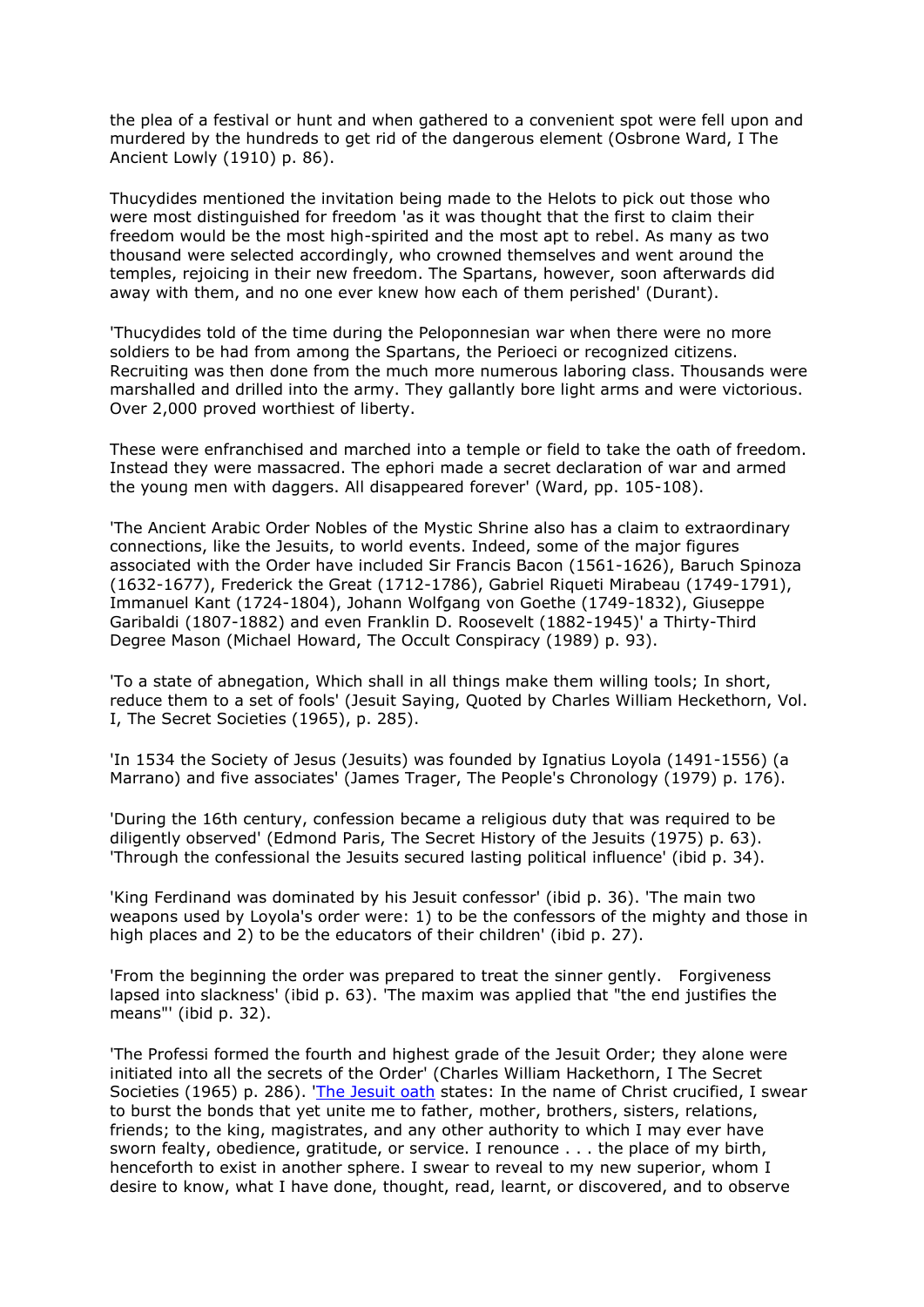and watch all that comes under my notice. I swear to yield myself up to my superior, as if I were a corpse, deprived of life and will. I finally swear to flee temptation, and to reveal all I succeed in discovering, well aware that lightening is not more rapid and ready than the dagger to reach me wherever I may flee" (ibid pp. 287-288).

'The Jesuits openly advocated tyrannicide whenever the tyrant was against them' (ibid p. 289). 'The Book of Secreta Monita contained the Secret Instructions of the Society of Jesus' (ibid p. 289). 'At the time of the founding of the Jesuits, Germany "had completely fallen away from Popery. . ."' (Theodor Friesinger, The Jesuits: A Complete History of their Open and Secret Proceedings from the Foundation of the Order to the Present Time (1892) p. 211).

'Francis Bacon was a Rosicrucian initiate' (Nesta H. Webster, Secret Societies and Subversive Movements (1924) p. 97). 'In fact, he founded the Rose Croix order in England' (Lady Queenborough, p. 153). 'His book, *The New Atlantis,* was published a year after his death in 1627' (Howard, p. 74). 'In *The New Atlantis* he referred to keepers of a secret tradition that Moses by a secret cabala ordained the laws of Bensalem . . .' (Webster, p. 119). '(Bensalem was Bacon's fictional island). He formulated a philosophical system' (J.N. Larned III, Larneds History of the World (1914) p. 651).

'Bacon influenced American educationalists such as John Dewey. He was a Utopian who created a blueprint for a Golden Age. As Chancellor of England, he persuaded King James to issue charters for English colonies in the New World' (Howard, p. 76). 'The element of secrecy is particularly relevant in the world of money'. Francis Bacon once said: 'If money be not thy servant, it will be thy master'.

The close relationship between national banks and government debt historically has been kept secret because it is a basically immoral arrangement of mutual greed and convenience: 'A banking system is so closely associated with public borrowing and with what is almost the oldest and most jealously guarded function of the state, the issue of money, that governments can seldom afford to leave it entirely unlicensed and uncontrolled' (Sir John Clapham, The Bank of England 2 (1945); 34 L. Q. Review (1918). 'The State soon found that its business was one of the undertakings which a bank would finance for privileges which it would give.'

A long-existing and self-perpetuating tax-immune internationalist and transnational group that uses fronts with inter-locking corporate and or fraternal groups of individuals, whose membership is either secret or semi-secret, with undisclosed ownership shares, has usurped the sovereignty of borrowing national governments (who serve their lenders). It includes largely unrevealed yet reported campaign contributors who also control the media and press, all major political parties and dictates presidential appointments. It abhors the direct issuance of money by elected officials and through the creation of a system of privately-owned and controlled central banks holds all the world's gold and all loan and mortgage paperwork. Its business is conducted in secret meetings which determine the future of all national economies and the timing of expansion (through loans) or contraction (through tight money policy - no loans).

It exercises an exclusive monopoly on the issuance of money created out of thin air and issued solely as debt, does not create money to repay interest but lives off perpetual national debts that consume future income, which, under international law cannot be repudiated even by an internal revolution. At least for *others,* it tends to be probureaucracy, pro-abortion/population control, pro-government education, anti-family, anti-nationalist, anti-inheritance, anti-private property, and anti-Jesus Christ. This group can demand special privileges, and even military force, to collect national debts. It plans to soon accomplish global disarmament (of both civilians and nations) and have a monopoly on force (including nuclear weapons). It has the privilege of a guaranteed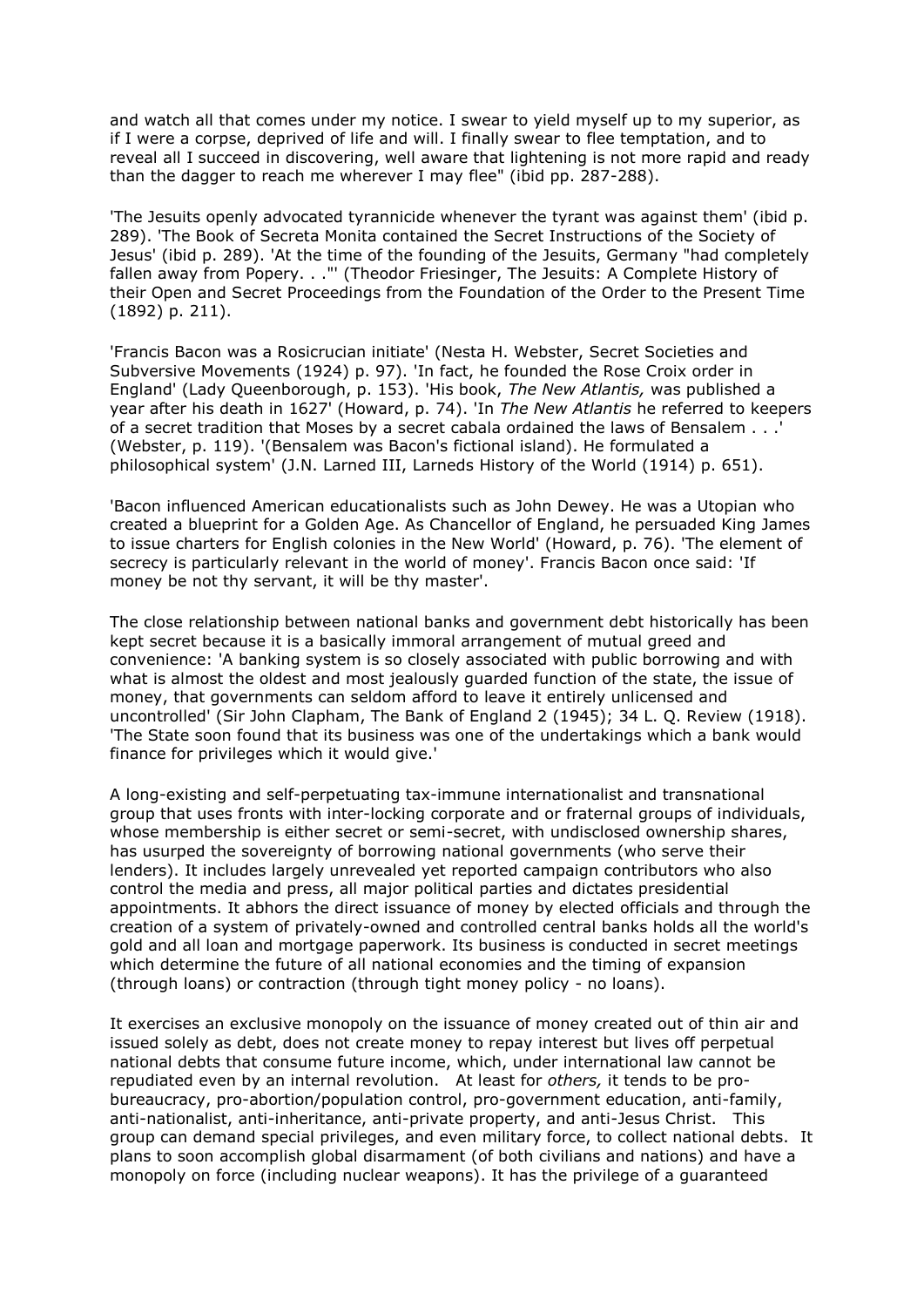untaxable income enforced by liens on all public and personal property and collected by the coercive force of the taxing structure of the different governments.

When the Whig politicians submitted the merchant's plan to the English Parliament in 1691, it included the following components:

1) the names of those who had loaned money to the government in the past seventy years were to remain secret,

2) the charter members of the Bank of England would be granted a perpetual right to appoint the Directors,

3) the Banks would make loans to the value of Ten Pounds for every One Pound it had on deposit in its vaults by the way of paper currency,

4) the Bank would be permitted to consolidate the national debt and secure payments of amounts due by way of direct taxation or levy upon the people until the debt was fully discharged,

5) that no other Bank would be the agent for the constitutional treasury of England, and

6) that no Bank would be incorporated or chartered except with the approval or participation of the Bank of England. (F. Fred Kirkland & Paul L. Burton, Creative Fraud (1976) p. 25).

The first Grand Lodge of Freemasonry was founded in England in 1717 - twenty-three years after the founding of the Bank of England which had a secret court of directors. The creation of this lodge is a milestone in the transformation of what was a trade guild into a secret society. The Rothschild family became allied with Freemasonry in the late 1700's. By co-operating with secret societies they were able to expand their banking operations from Germany, networking the political contacts of Freemasonry, which was already well established throughout the continent. Freemasonry, on the other hand, needed money to finance its efforts to build a New World Order, and the Rothschilds would be able to provide such funds.

*Proceedings of the U.S. Anti-Masonic Convention (1830 p. 33),* declare Freemasonry was instituted, 'to dupe the simple for the benefit of the crafty'. Freemasons are intensely focused on maintaining secrecy and will retaliate against those who violate their oaths or transgress against brother Masons. The legend of Hiram Abiff, the Masonic Christ figure, describes how Hiram was killed while keeping a Masonic secret. His brother Freemasons killed Hiram's assailants and raised Hiram from the grave. Freemasons are encouraged to model themselves after Hiram and hold their Masonic secrets. If they remain true to their oaths, like Hiram, they should expect to be avenged for such attacks and rewarded for their fidelity to the brotherhood. While cases exist suggesting the murder of opponents of Freemasonry, Masonic rituals state that 'the more effective penalty for doing anything displeasing to Masonry is to be shunned by the entire Brotherhood, a penalty sufficient to bring a man to ruin, the more certainly so as Freemasonry has expanded into every profession and every branch of society' (Stephan Knight, The Brotherhood (1984) p. 31).

Like other secret societies, the Freemasons have their own written constitutions. In the Scottish Rite petition for admission to the mysteries, question number 26 asks: 'Do you promise, upon your honor, to strictly adhere to and be governed by the Constitution and Laws of the Grand Lodge of Texas and by the By-Laws of this Lodge?' Question number 29 asks: 'Do you seriously declare, upon your honor, that you will cheerfully conform to the ancient established usages and customs of Masonry?'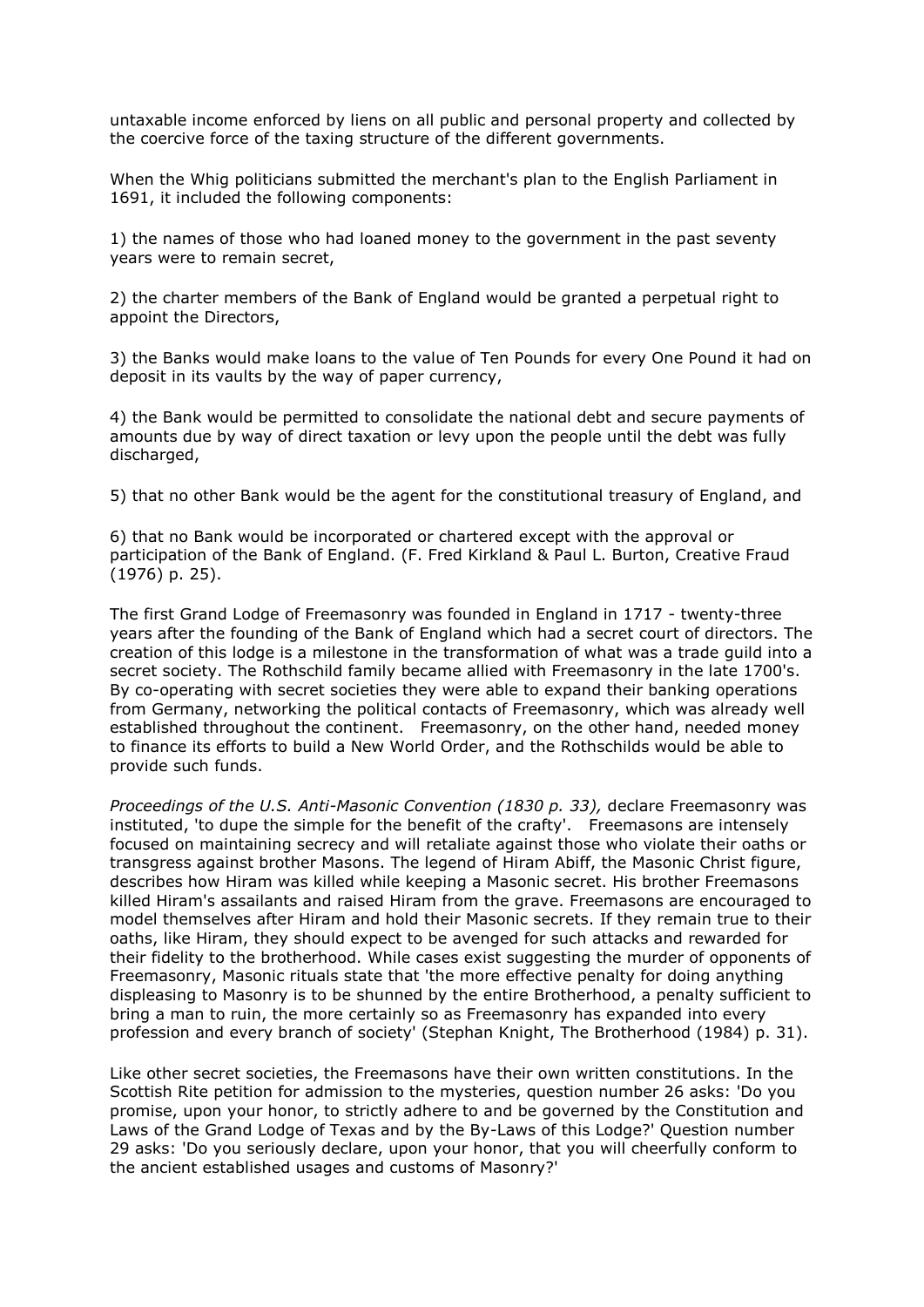Edmona Ronayue described the requirement of obedience to all laws and edicts: 'First, the candidate is made to swear eternal obedience to all Masonic laws and edicts, and without having the slightest knowledge of any one of them; then the law peremptorily excluding the name of Christ is submitted for his acceptance, and, lastly, in perfect harmony with the requirements of his Masonic obligation, a blind implicit unwavering obedience to this law is demanded of him whether right or wrong' (The Master's Carpet (1879).

'It is even claimed that: The teachings of Freemasonry . . . are summarily this: Obey Masonic law, and live' (Rev. C.G. Finney, The Character, Claims and Practical Workings of Freemasonry (1869) p.2130.

'It has been said: Those who over-step the Constitution of the US government by joining secret societies and take their judicial oaths to secretly uphold their members in so far as they can when their design and purposes conflict with our Constitutions and laws should be treated as traitors of the government and deprived of their franchise as citizens' (William Edward Smith, Christianity and Secret Societies, (1936) 25).

While not overtly encouraged to participate in criminal activity, Freemasons were sworn to protect their brother Freemasons should they engage in immoral or criminal conduct. The Royal Arch Mason swore, 'I will aid and assist a companion Royal Arch Mason, when engaged in any difficulty, and espouse his cause, so far as to extricate him from the same, if in my power, whether he be right or wrong . . . A companion Royal Arch Mason's secrets, given me in charge as such, and I knowing him to be such, shall remain as secure and inviolable, in my breast as in his own, murder and treason not excepted, etc.' (The Address of the U.S. Anti-Masonic Convention (1830) p. 9).

In summary, according to Freemasonry's critics, Freemasonry is a brotherhood or more aptly a cult which mandates secrecy and obedience within its ranks, affords protection and advancement of the interests of its members, punishes its enemies and turns a blind eye to criminal behavior committed by its members against non-members. Freemasonry provides a value system and an organizational structure which works to put brother Freemasons in positions of power in all organizations and can be used by its members for the most immoral and illegal purposes. Its foundation appears to rest upon the willingness of its members to selfishly exchange their ethics for personal advantage. Its strength appears to lie in a pervasive presence, unseen by those outside the brotherhood, working in concert to protect and expand their wealth and power.

If we believe the early 19th century critics of Freemasonry, how would we expect Freemasons to respond to a Kennedy assassination conspiracy involving brother Freemasons? Most Freemasons might never be aware of the conspiracy and could respond according to their individual feelings. If they were made aware of a Masonic link, Royal Arch Freemasons would be bound by their oaths to maintain their brothers' secrets, 'murder and treason not excepted' and warn their brothers of any threat of exposure. Royal Arch Freemasons could be expected to defend their brother Freemasons and support any cover-up of the conspiracy. Royal Arch Freemasons would use all the tools available to them to frustrate, confuse and discredit anyone to challenge their story. Literally millions of American Freemasons of all ranks could be called upon, as needed and with few questions, to quietly work to remove any threat to the assassins and their control of the government. Those Freemasons who were called upon to help would keep their Masonic secrets and could expect to be rewarded for their fidelity to Freemasonry. Any Freemasons who violated their Masonic confidences would invite the wrath of the brotherhood.

As a student, Weishaupt had studied the Greek mystics: 'While an undergraduate Weishaupt studied the ancient pagan religions and was familiar with the Eleusinian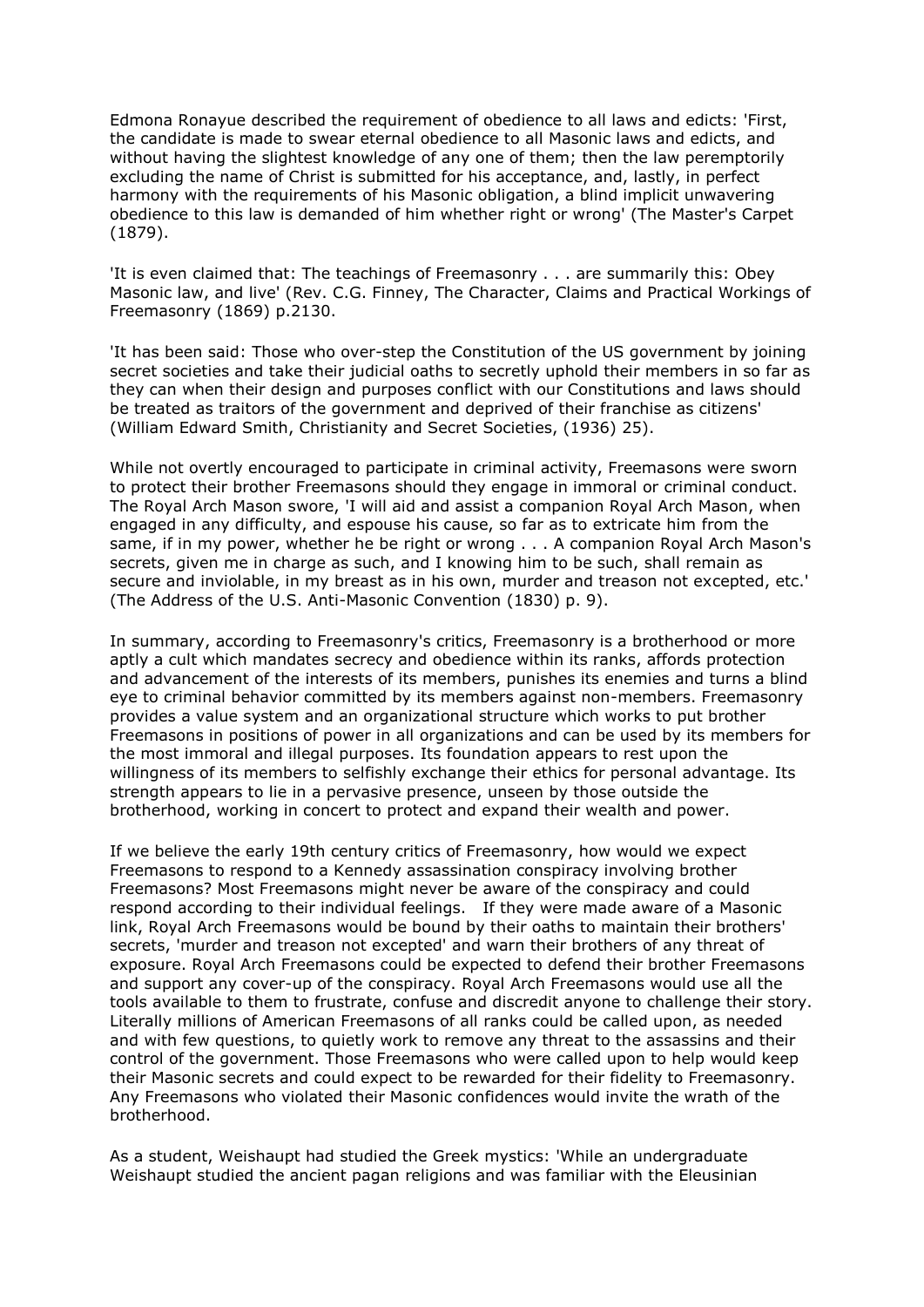mysteries and the theories of the Greek mystic Pythagorus. As a student he drafted the constitution for a secret society modelled on the pagan mystery schools but it was not until he was initiated into Freemasonry that Weishaupt's plan for the ultimate secret society was spawned' (Michael Howard, The Occult Conspiracy (1989) p. 61).

Weishaupt said: 'Behold our secret. Remember that the end justifies the means, and that the wise ought to take all the means to do good which the wicked take to do evil' (Ralph Epperson, The Unseen Hand (1985) p. 81).

His philosophy has been continued: 'To summarize: The Communist code of ethics is based upon the principle that the ends of revolution justify any means, no matter how lawless, violent, dishonest, or indecent from the standpoint of accepted American standards of morality' (House Report No. 2, 76th Congress, 1st Session 26-29).

'No morality seemed to be a key foundation for the scheme. The group was founded on the premise that the end justifies the means and that the good of the Order justifies calumnies, poisoning, murders, perjuries, treasons, rebellions and all that men call crime' (Nesta H. Webster, World Revolution, p. 297).

Disbelief remains as the single biggest factor working in Freemasonry's favor. Decent folk find it incomprehensible that there could be individuals so evil as to actually try to take control of the world on behalf of Lucifer. In Freemasonry everything has a doublemeaning. Thus the candidate is practicing the occult throughout his degree work without knowing it. False interpretations are given to him to prevent him from suspecting the Craft to be anything less than 'on the square'. Another factor is that it rarely, if ever, does anything covert under its own name. In order to advance its agenda it establishes other organizations, to which it gives special assignments.

Jesus Christ was recognized to novices as the Grand Master and 'if Christ exhorted his disciples to despise riches it was in order to prepare the world for the community of goods that should do away with property' (ibid p. 12).

Later, at the grade of Priest, the initiate was told that 'the pretended religion of Christ was nothing else than the work of priests, of imposture and of tyranny' (ibid p. 13).

'The success of socialism seems tied directly to eliminating religion' (William Riley Halstead, Civil and Religious Forces (1890) p. 165-166).

Weishaupt, like Lenin and Marx, early publicly proclaimed that the State would wither away. In private the Illuminati elite believed 'that the average man was too stupid to govern himself and that a self-appointed inner-circle or Illuminati would secretly rule' (Robert Henry Goldsborough, [Lines of Credit: Ropes of Bondage](http://www.biblebelievers.org.au/lines.htm#COMMUNISM:%20%20%20%20%20%20%20%20AN%20ANTI-CHRISTIAN%20CONSPIRACY) - 1989).

The United States of America was a republic. However, the *secret destiny* of America was the accomplishment of a democratic form of government that illegally usurped the republic. When it was first settled, the purpose was to all for a new way of life 'free from the religious intolerance and political despotism that held Europe in its clutches' (Manly P. Hall, The Secret Destiny of America (1958) p. 129).

The Philadelphia convention adjourned after five months of *secret* sessions. Madison's Journal of the Federal Convention was not published until 1840 - after everyone who was at the 1787 Convention had died (Richard B. Morris, The Constitution (1985) p. 10). As originally drafted in the secret proceedings, the 1787 U.S. Constitution left out a public bill of rights altogether.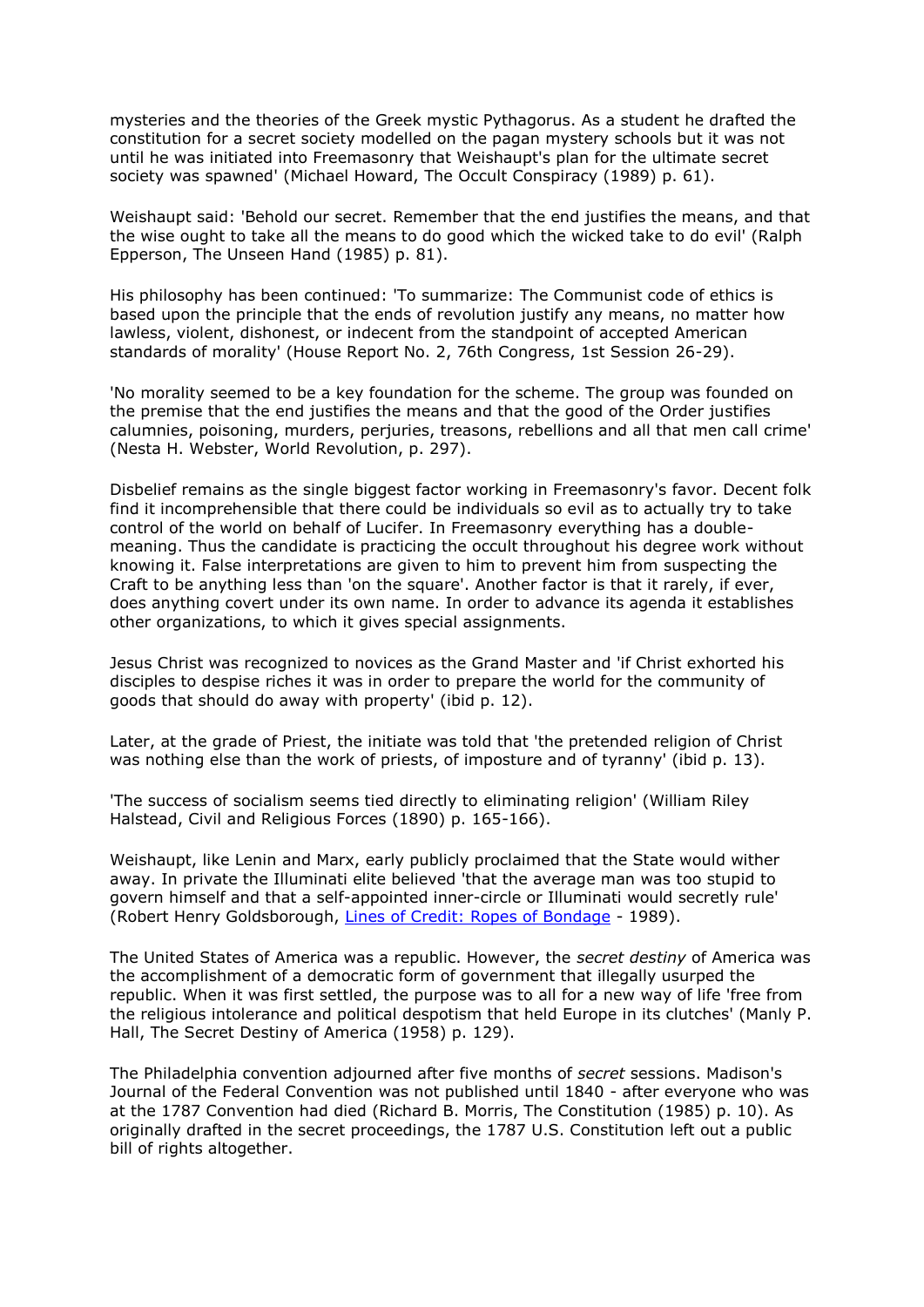Until the 1820's, college education was generally narrow and theological in character. However, a rising tide of relatively liberal thought on campus led to a new, secular liberal arts orientation strongly supporting the era of material progress that was to transform the continent during the second half of the century.

What they would learn is that *someone else* told you *what* to think about, *when* to think about it, *how long* to think about it, *when to stop* thinking about it, *when to think of something else,* and *someone else* sets up the secrets.

'The Carbonari secret society in Italy in the early 1820s was more than just a power in the land, and boasted branches and sub-societies as far afield as Poland, France and Germany' (Arkon Daraul, Secret Societies (1961) p.100).

Their origin was claimed to be in Scotland where they took to charcoal-burning to avoid suspicion of ulterior motives. They set up their own three-branch government and obeyed only their own laws (Ibid p. 101). The object of the society was to set up a body of men subject to the orders of a central body and to take action even against established governments: From the earliest recorded period of its existence, it formed a state within a state (Ibid p. 103. The Degree of Grand Elect was conferred on a candidate who was thirty-three years and three months old (the age of Christ on the day of His Death) (Heckethorn, I, p. 163). It was revealed in the catechism that the object of the organization was political and that it aimed at the overthrow of all tyrants.

The oath was given:

'I, a free citizen of Ausonia, swear before the Grand Master of the Universe, and the Grand Elect Good Cousin, to devote my whole life to the triumph of the principles of liberty, equality and progress, which are the soul of all the secret and public acts of Carbonarism. I promise that, if it be impossible to restore the reign of liberty without a struggle, I will fight to the death. I consent, should I prove false to my oath, to be slain by my Good Cousins Grand Elects; to be fastened to the cross in a lodge, naked, crowned with thorns; to have my belly torn open, the entrails and heart taken out and scattered to the winds. Such are our conditions; swear!' The Seventh most secret degree (Principli Summo Patriarcho) revealed the real object of Carbonarism and that its aims were identical with those of the Illuminati . . . (Ibid p. 167). The candidate was sworn to destroy every government whether despotic or democratic (Ibid p. 168).

'The Jesuit war on the Vatican was terminated by the Congress of Vienna and by the *secret,* 1822, [Treaty of Verona'](http://www.biblebelievers.org.au/verona.htm) (Emanuel M. Josephson, The "Federal" Reserve Conspiracy and Rockefellers (1968) p. 4-5). The Jesuits were finally reinstated by Pope Pius VII in August, 1814.

In 1829 a secret society, modelled after the Carbonari, was formed to establish compulsory public education in the United States.

'Karl Marx, a key communist propagandist, joined the highly secret Satanist Church' (A. Ralph Epperson, The Unseen Hand (1985) p. 91).

'In 1856 Mazzini initiated Helena Petrovna Blavatsky (1831-1891) into the Carbonari. She was also an initiate of the Order of the Druses. In 1866 she was fought under Garibaldi and was wounded at Mentana (Lady Queenborough, p. 530). Blavatsky wrote that: It is Spinoza . . . who furnishes perhaps the truest key to a portion of this unwritten secret. While Moses forbids graven images of Him whose name is not to be taken in vain, Spinoza goes further. He clearly infers that God must not be so much as described. Human language is totally unfit to give an idea of this Being who is altogether unique' (Isis Unveiled (1877) p. 308).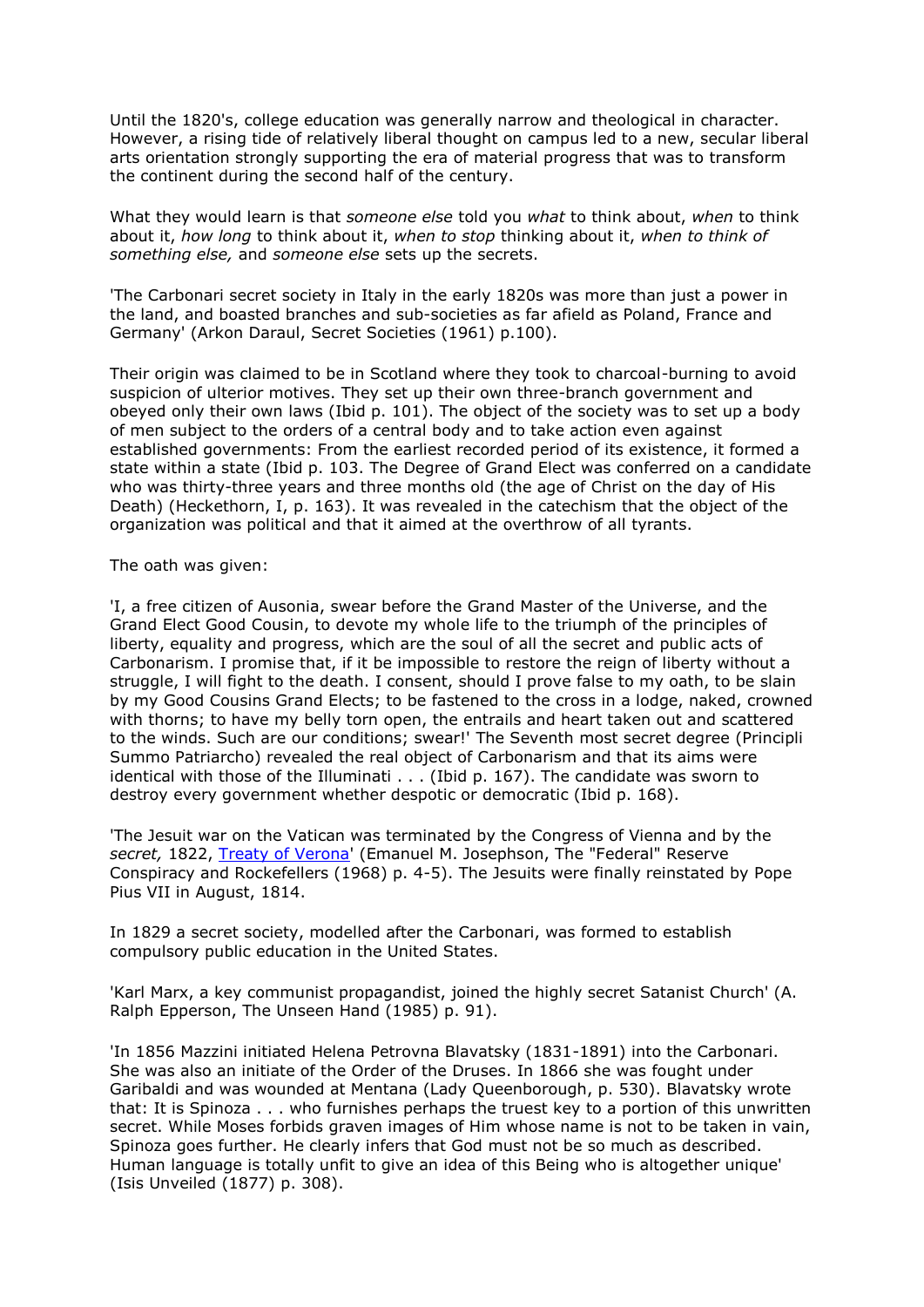'Some Spinosists fall into a senseless sort of Skepticism, called Egotism, where every one fancies himself to be the only Being that exists. Madame Blavatsky said in a moment of frankness: What is one to do, when in order to rule men, it is necessary to deceive them? . . . For almost invariably the more simple, the more silly, and the more gross the phenomenon, the more likely it is to succeed' [like the City of London's 9/11 hoax] (Robert Keith Spenser, The Cult of the All-Seeing Eye (1964) p.48).

'In 1871 Pike copyrighted his 861-page book, *Morals and Dogma of the Ancient and Accepted Scottish Rite of Freemasonry'* (Ralph Epperson, The Unseen Hand (1985) p. 223).

Albert Pike stated: 'All true dogmatic religions come from the *Kabbala* and lead back to it; all that is scientific and great in the religious dream of all the illuminated such as Bachme, Swedenborg, St. Martin, and others similar, is borrowed from the *Kabbala.* All the Masonic associations owe their secrets and symbols to it' (Morals and Dogma (1871) p. 744-745).

On January 22, 1870, Mazzini wrote to General Albert Pike about 'a super rite, which will remain unknown, to which we will call those Masons of high degree which we shall select . . . Through this supreme rite, we will govern all Freemasonry which will become the one international center, the more powerful because its direction will be unknown' (Des Griffin, Fourth Reich of the Rich (1989) p. 68; Lady Queenborough, pp. 208-209; Adriano Lemmi p. 97; John 18:20; Ephesians 5:11).

'Albert Pike organized the New and Reformed Palladian Rite. Three supreme councils were established at Charleston, S.C., Rome, Italy, and Berlin, Germany' (Griffin, p. 69).

'Albert Pike took control of the Theosophical operations while Mazzini was in charge of the political operations' (Ibid p. 68).

'Pike was "Sovereign Pontiff of Universal Freemasonry" while Mazzini was "Sovereign Chief of Political Action." (William T. Still, New World Order: The Ancient Plan of Secret Societies (1990) p. 123).

'On September 12, 1874, a decree confirmed a treaty signed by Armand Levi for the Jewish B'nai B'rith. Albert Pike authorized Jewish Freemasons to form a secret organization (Sovereign Patriarchal Council) to function side-by-side with the ordinary lodges headquartered in Hamburg, Germany' (Lady Queenborough, p. 288.).

Bernard Shaw noted that 'Compulsory labour, with death as the final penalty, is the keystone of Socialism . . .' and that opposition in a Socialist state would have to be an underground conspiracy working in secret 'until it is strong enough for an open test of strength.' In turn, 'the ruling clique is required to protect itself with a gigantic spy service' (Fahey, p. 98).

'The Federal Reserve was created in December, 1913 when Woodrow Wilson signed the Glass-Owen Federal Reserve Act. That bill had been the product of cloak-and-dagger machinations by Wall Street financiers and their political mouthpieces, many of them in league with the City of London. Wall Streeter Frank A. Vanderlip, in his autobiography *'From Farm Boy to Financier,'* narrates that the secret conference which planned the Federal Reserve was 'as secret - indeed, as furtive - as any conspirator.' Vanderlip was one of the insiders invited to the Jekyl Island Club on the coast of Georgia in the autumn of 1910 by the Senator Nelson Aldrich, the father-in-law of John D. Rockefeller Jr. Aldrich also invited Henry Davison of J.P. Morgan & Co., and Benjamin Strong, the future Governor of the New York Federal Reserve Bank. Also on hand was Paul Warburg of the notorious international banking family, descended from the Del Banco family of Venice.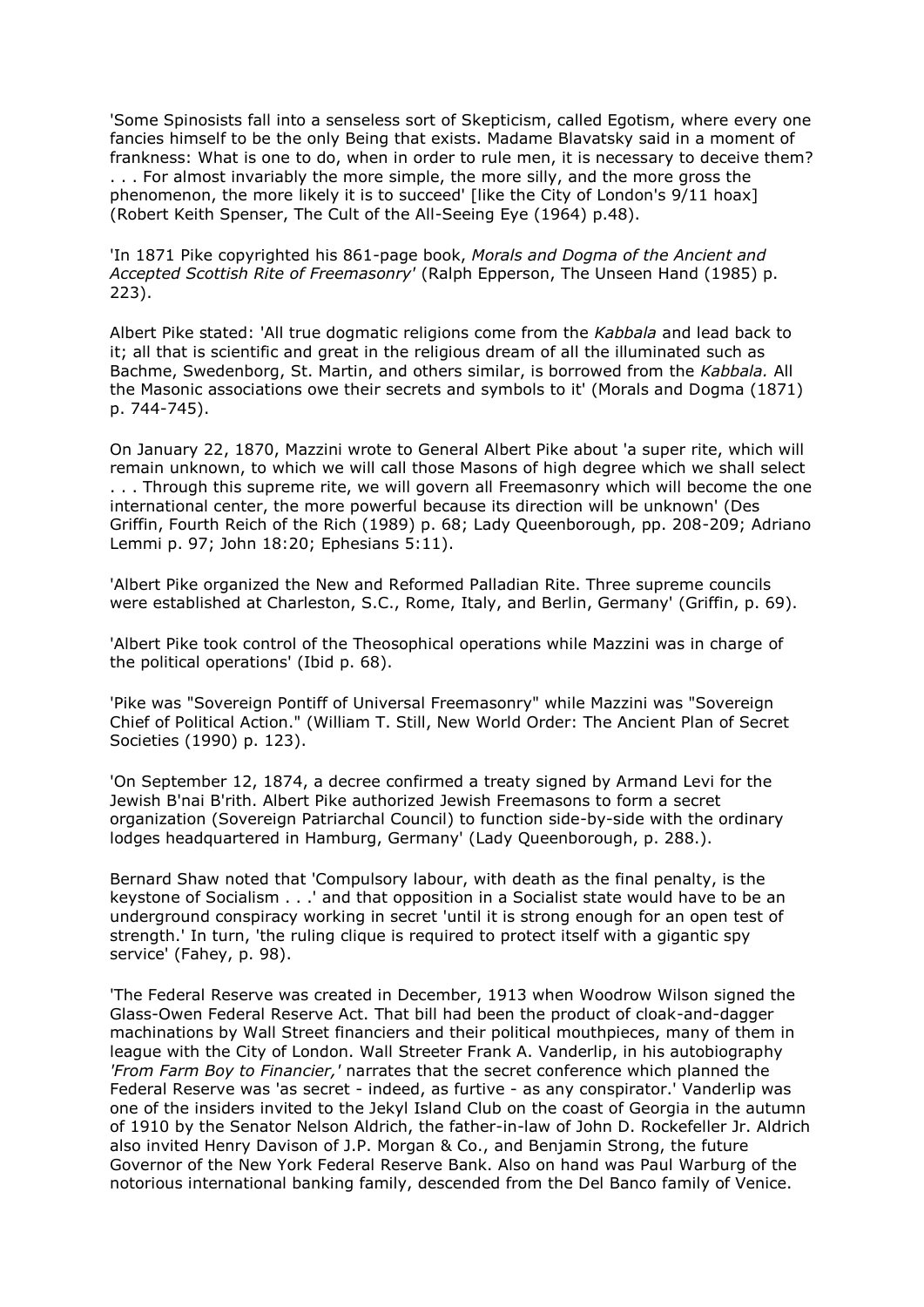As Vanderlip recounted, 'We were instructed to come one at a time and as unobtrusively as possible to the railway terminal on the New Jersey littoral of the Hudson, where Senator Aldrich's private car would be in readiness, attached to the rear end of a train for the South'.

In more recent times, Bill Moyers took a trip around the world with David Rockefeller. Later he wrote in 1990: 'Secrecy is the freedom zealots dream of: no watchman to check the door, no accountant to check the books, no judge to check the law. The secret government has no constitution. The rules it follows are the rules it makes up' (Bill Moyers, The Secret Government: The Constitution in Crisis (1990) p. 7).

Throughout history Jews have been the soul of every anti-Christian movement. There has not been a single important program or organization aimed at the overthrow of the Church in which they cannot be found lurking.

Thus, Jews were the main opposition to spreading the Faith at the time of the Apostles. They were the ones who urged Nero to begin his persecution of Christians. They started Gnosticism, the first great heresy that threatened to destroy the Church by confusing her doctrine. They have provided the inspiration and encouragement for almost every other heresy, from Arianism and Trinitarianism in the fourth century, to impersonating Protestantism in the sixteenth (chiefly by making always available their Talmud and Cabala, the sources and reservoirs of all anti-Christian blasphemy and filth, as is also most evident in the nature of the criminal behaviour and perverse attitudes plaguing society today). And in our own day, they conceived, brought into being, and provided the membership for Communism.

The Roman Catholic FALSE church however, although a child of apostate Jewry, has at certain periods in her history, and in the strongest possible terms, tried to warn and protect her children against these *"adversaries of all men",* as Saint Paul called them. Through the decrees of her Popes and Councils she has obliged the Jews to live in ghettos, forbidden them to have Christian servants or to hold public office, required them to wear orange hats so as to be easily recognized and avoided. At one time or other, the Jews have been banished from almost every country in Europe - and not by merciless tyrants but by great so-called Christian rulers, like Saint Henry II of Germany and Louis IX of France.

Not until the eighteenth century, when the Freemasons began to take over the governments of Europe, did the Jews really come into their own. Before that they had been obliged to work mostly underground, exerting their influence in hidden, subtle ways. But from this time on they worked in the open.

Being formed for the purpose of combating Christ and His Church, the Masons shrewdly realized that to wage this war effectively they must enlist the aid of that people who had always been the backbone of the anti-Christian army. Accordingly, the Mason's terminology, their secret rituals, their philosophy, were all taken over from the Jews. But the Masons' greatest stroke was to make use, not merely of these perfidious traditions, but of the vital, raging Jewish people themselves. As the Masons took over the nations of Europe, the Jews were released from the ghettos in which they had been for centuries confined, and turned out on society.

Thus was established the great alliance in the empire of Satan: the Masons and the Jews; the Masons with their power, controlling government and business, plotting and planning at the highest levels; the Jews with their influence, controlling the press and entertainment, insinuating their nervous, impure, infidel values into all society, and corrupting it to the core.